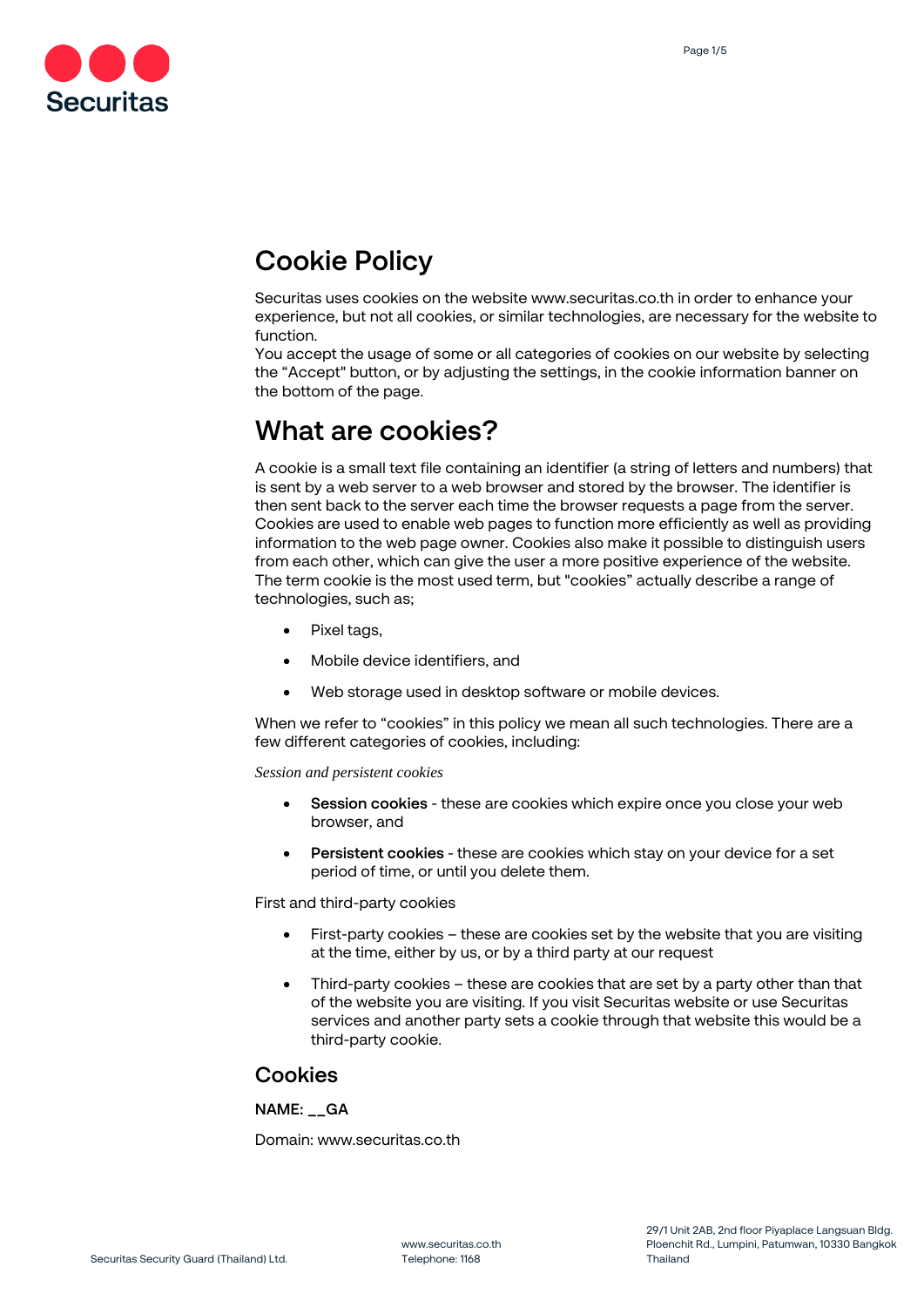

Description: Used by Google Analytics

Purpose: Used to distinguish users. A unique identifier associated with each user is sent with each hit in order to determine which traffic belongs to which user. This cookie enables the website's owner to track a visitor's behavior and measure the website's performance. The main purpose of this cookie is to improve the website's performance. Storage period: 2 years

Information to/from third party: This cookie sends information to Google

#### **NAME: \_GAT**

Domain: www.securitas.co.th Description: Used by Google Analytics Purpose: Used to throttle request rates for information on the website. This cookie does not store any user information. The main purpose of this cookie is to improve the website's performance. Storage period: 10 minutes Information to/from third party: This cookie sends information to Google

#### **NAME: \_GID**

Domain: www.securitas.co.th Description: Used by Google Analytics Purpose: Used to distinguish users. This cookie enables the website's owner to track a visitor's behaviour and measure the website's performance. The main purpose of this cookie is to improve the website's performance. Storage period: 24 hours Information to/from third party: This cookie sends information to Google

#### **NAME: AI\_SESSION (ALWAYS ACTIVE)**

Domain: www.securitas.co.th Description: Unique anonymous session identifier cookie. Purpose: Speeds up page loading times and overrides any security restrictions that may be applied to a browser based on the IP address from which it comes Storage period: This cookie is deleted when your session expires Information to/from third party: Information sent to Microsoft Azure

#### **NAME: AI\_USER (ALWAYS ACTIVE)**

Domain: www.securitas.co.th Description: Used with Microsoft Application Insights for collecting statistical usage and telemetry information Purpose: Unique user identifier cookie for counting the number of users accessing an application over time. Storage period: This cookie is deleted when your session expires Information to/from third party: Information sent to Microsoft Azure

#### **NAME: ASP.NET\_SESSIONID (ALWAYS ACTIVE)**

Domain: www.securitas.co.th Description: Session identifier Purpose: Used to keep track of a user navigating through the website. This is used to transfer information between pages and to store information that the user might reuse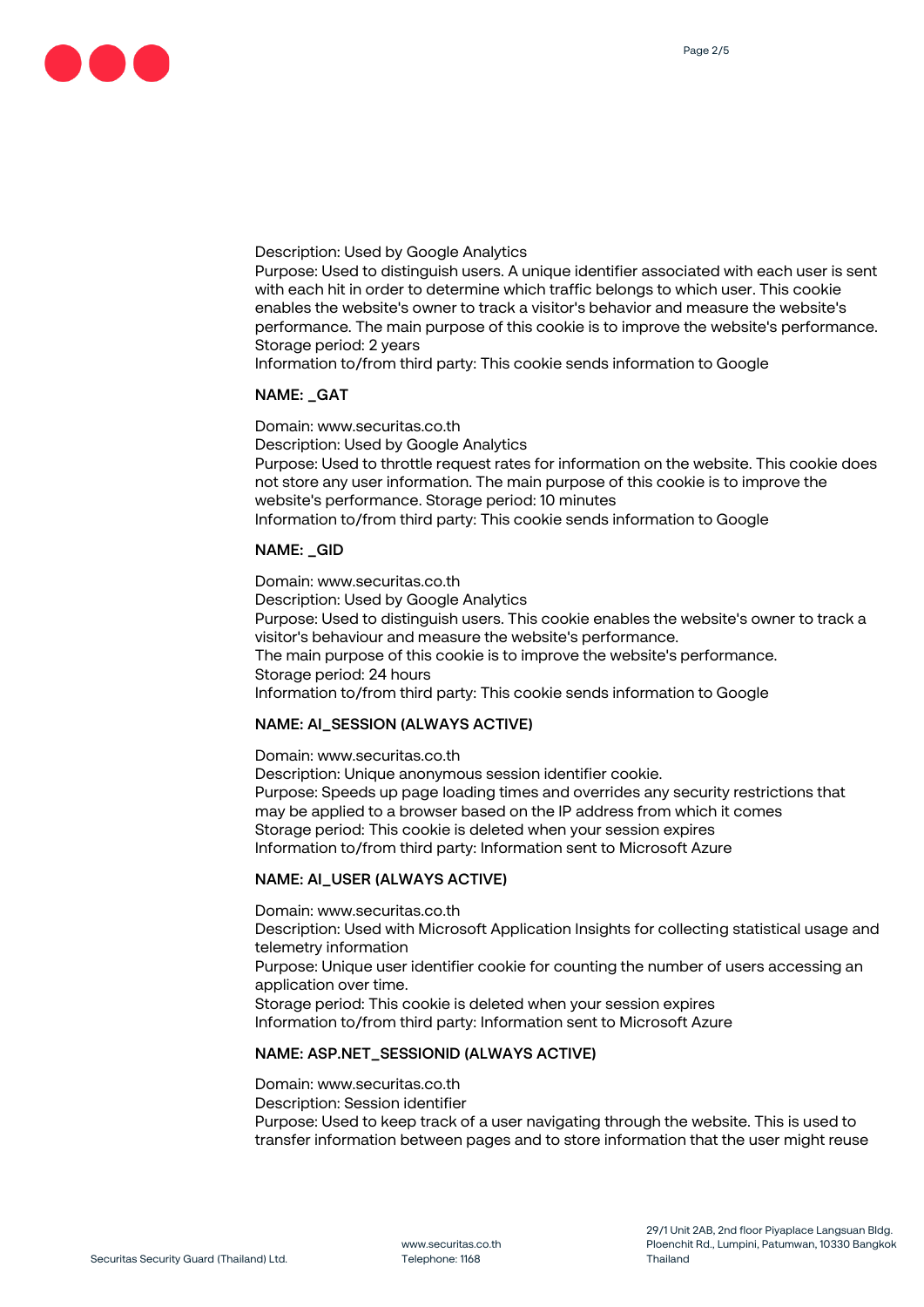on different pages. The main purpose of this cookie is to improve the website's performance. Storage period: Session period when browsing the website Information to/from third party: No

#### **NAME: COOKIESACCEPT (ALWAYS ACTIVE)**

Domain: www.securitas.co.th Description: Website cookie settings Purpose: Used to keep track of whether the user has accepted the cookie usage or not. This is not set unless the visitor has clicked on "Accept" in the cookie banner in the bottom of the website. The main purpose of this cookie is to improve the website's performance. Storage period: 365 days Information to/from third party: No

#### **NAME: .EPIFORM\_VISITORIDENTIFIER (ALWAYS ACTIVE)**

Domain: www.securitas.co.th Description: Functionality-related. Purpose: Identifies the form submission to the site when a visitor submits data to via an Episerver form. Stores a GUID which is the visitor identifier. Persistent (90 days from creation). Storage period: 90 days Information to/from third party: No

#### **NAME: .EPIFORM\_BID (ALWAYS ACTIVE)**

Domain: www.securitas.co.th Description: Functionality-related. Purpose: Identifies the form submission made to the site when a visitor submits data via an Episerver form. Stores a GUID as the browser ID. Storage period: 90 days Information to/from third party: No

#### **NAME: EPIFORM\_{FORMGUID}:{USERNAME} (ALWAYS ACTIVE)**

Domain: www.securitas.co.th Description: Functionality-related. Purpose: Stores partial form submissions so that a visitor can continue with a form submission upon return. One cookie is created for each form and each logged in visitor. Stores the current submission status of the form (formGuid, submissionID, and if submission is finalized or not). Storage period: 90 days Information to/from third party: No

#### **NAME: ARRAFFINITY (ALWAYS ACTIVE)**

Domain: www.securitas.co.th

Description: Used to aid people who need to stay with a certain instance of web app or web site in Azure.

Purpose: Routes the request made through a web browser to the same machine in the DXC cloud environment. See ARRAffinity - Microsoft Azure. This cookie is deleted when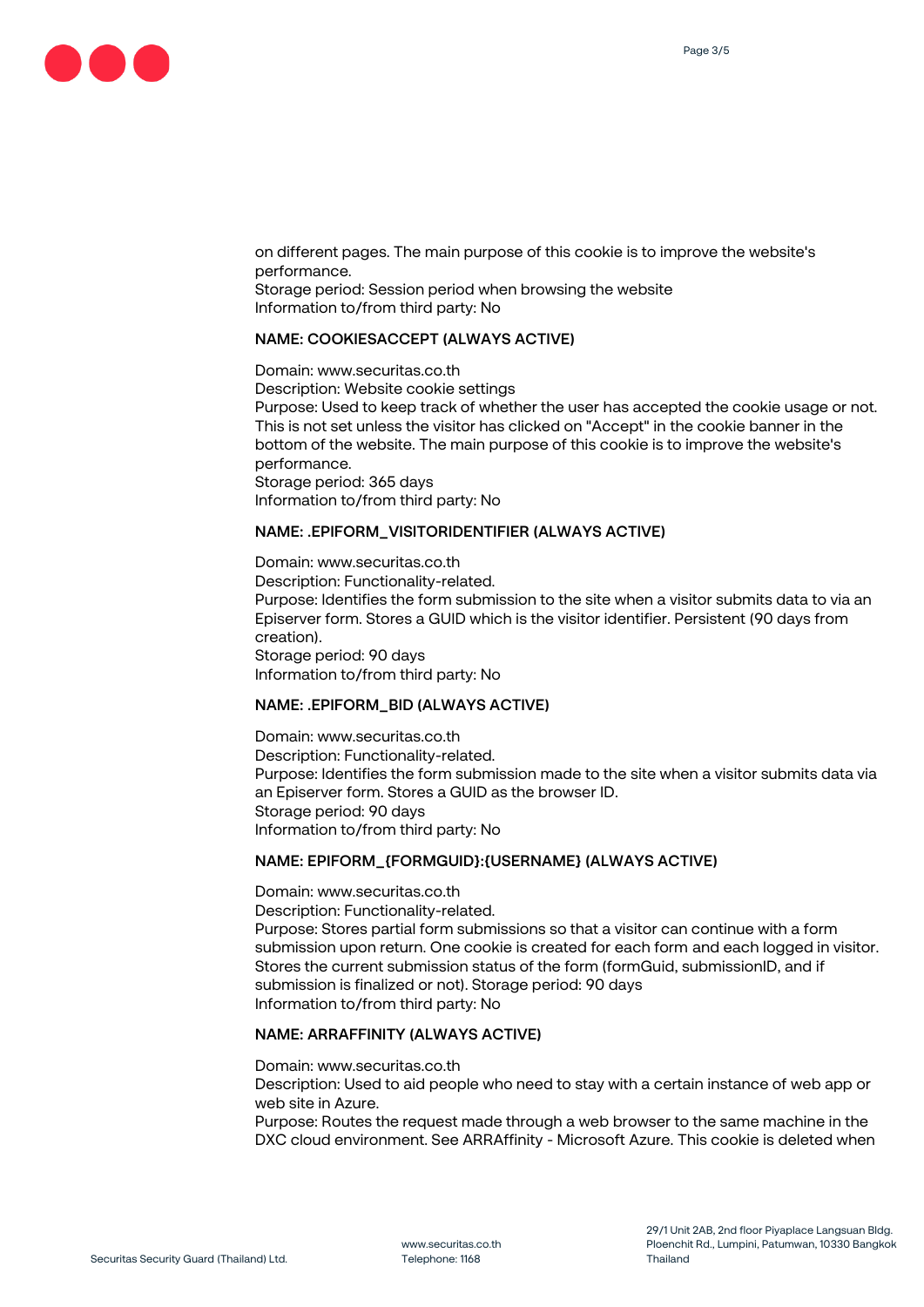

you close your browser. Storage period: This cookie is deleted when you close your browser Information to/from third party: Information sent to Microsoft Azure

#### **NAME: \_\_CFUID (ALWAYS ACTIVE)**

Domain: www.securitas.co.th Description: Speeds up page loading times. Purpose: Speeds up page loading times and overrides any security restrictions that may be applied to a browser based on the IP address from which it comes Storage period: 1 year Information to/from third party: Used for Cloudflare

#### **NAME: EPI-MAR-<CONTENT GUID> (ALWAYS ACTIVE)**

Domain: www.securitas.co.th Description: Analytical/performance functionality Purpose: Records a visitor's interaction with a running website optimization test, to ensure that a visitor has a consistent experience. Storage period: Typically, optimization tests are short-lived (eg a couple of weeks). The cookie is removed after the test has completed. Information to/from third party: No

## **Managing your cookies**

#### **Browsing cookies**

You can withdraw your consent for us to use cookies whenever you want by deleting the cookie "Cookies Accept" from our domain and reloading the website.

Please note that if you refuse cookies you may not be able to use all features within the website.

Securitas will not use cookies to collect personally identifiable information about you. However, if you wish to restrict or block the cookies which are set by Securitas, or indeed any other website, you can do this through your browser settings on your computer or by not accepting cookies on the website. Each browser or mobile app is different, so check the "Help" menu of your browser to learn how to change your cookie preferences.

#### Alternatively, you may wish to

visit<https://www.aboutcookies.org/> which contains comprehensive information on how to do this on a wide variety of browsers. You will also find details on how to delete cookies from your computer as well as more general information about cookies. For information on how to do this on the browser of your mobile phone you will need to refer to your handset manual.

#### **Mobile identifiers**

On your mobile device, your operating system may provide you with additional options to opt out of tracking or to otherwise reset your mobile identifiers. For example, you